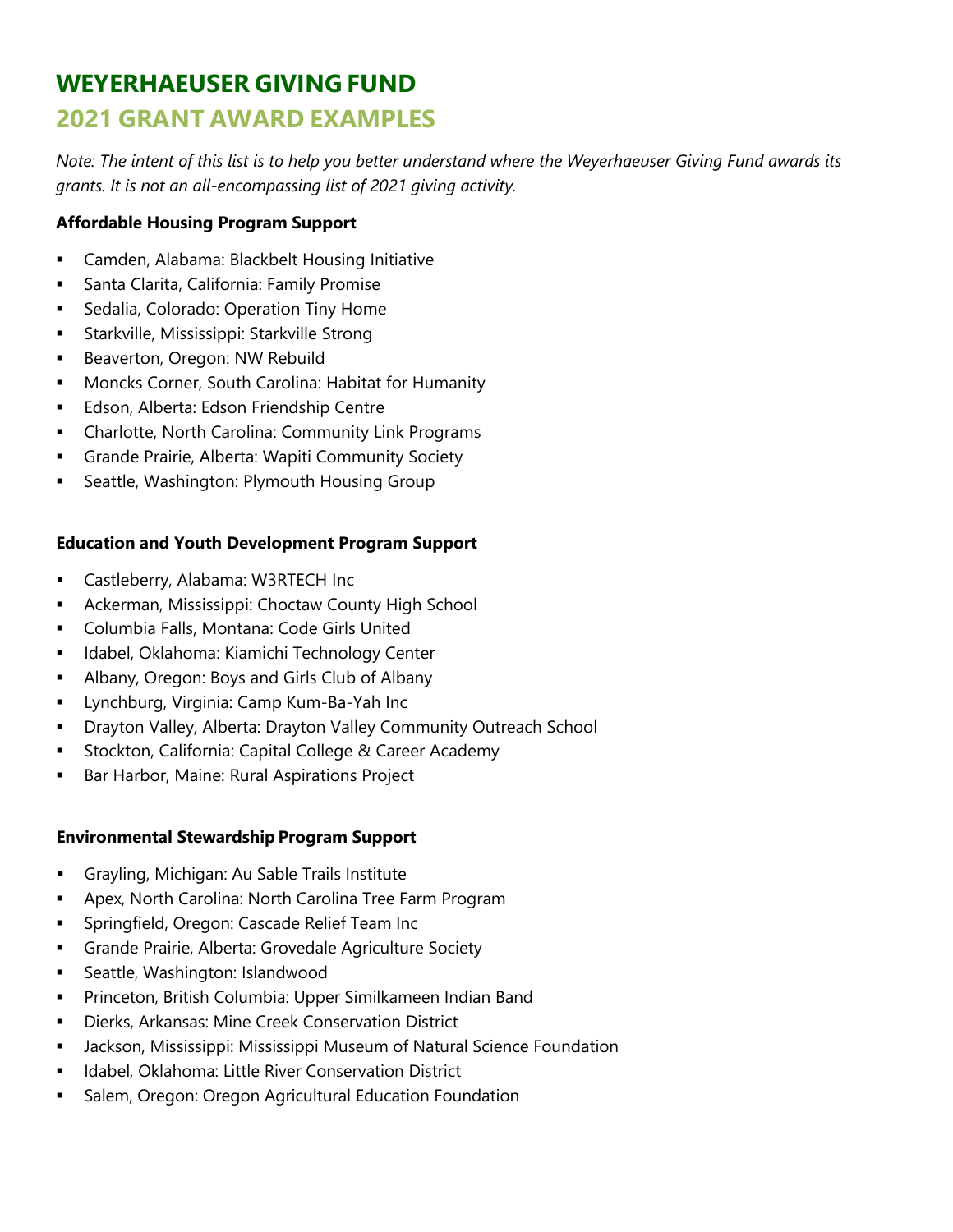# **Human Services Program Support**

- **-** Denver, Colorado: Team Rubicon
- **Salem, Oregon: Marion Polk Food Share**
- **-** Dallas, Texas: Texas Ramp Project
- Charleston, West Virginia: Childrens Home Society
- **-** Columbia Falls, Montana: Child Bridge
- **Plymouth, North Carolina: Plymouth Food Pantry**
- **Eugene, Oregon: Center for Community Counseling**
- Charleston, South Carolina: Charleston Orphan House
- Natchitoches, Louisiana: Women's Resource Center
- Kenora, Ontario: Canadian Mental Health Association
- **Edson, Alberta: LEAP Society for Children with Special Needs**

# **Civic and Cultural Growth Program Support**

- Millport, Alabama: Millport Volunteer Fire Department
- **Hamburg, Arkansas: Hamburg Economic Development**
- **Hudson Bay, Saskatchewan: Hudson Bay Heritage Park**
- **Cottage Grove, Oregon: Cottage Theater**
- **F** Ariel, Washington: Lelooska Foundation
- Philadelphia, Mississippi: Philadelphia Police Department
- Zwolle, Louisiana: Choctaw-Apache Community of Ebarb
- **Hot Springs, Arkansas: Park Avenue Community Association**
- Vida, Oregon: Vida McKenzie Community Center

## **Workforce Development Program Support**

- **Seattle, Washington: YouthCare**
- Emerson, Arkansas: Arkansas Single Parent Scholarship Fund
- **Dierks, Arkansas: Legacy Initiatives**
- Centralia, Washington: Centralia Collage Foundation
- **Richmond, Virginia: Northstar Academy**
- **EXEC** Lebanon, Oregon: Boys and Girls Club
- **Houston, Texas: Community Family Center**
- **Bruce, Mississippi: Northwest Mississippi Community College Foundation**

## **Diversity, Equity, and Inclusion Program Support**

- National Hispanic Institute Inc
- Casa Latina
- **EXECT** Asian and Pacific Islander American Scholarship Fund
- Asian American Equal Opportunity Fund
- **Easter Seals Foundation**
- **Dream Hunt Foundation Inc.**
- Soul River Inc
- **American GI Forum National Veterans Outreach Program Inc**
- **The Trevor Project Inc**
- **Covenant House**
- **Girls Incorporated**
- D A R T Domestic Abuse Resistance Team of Lincoln